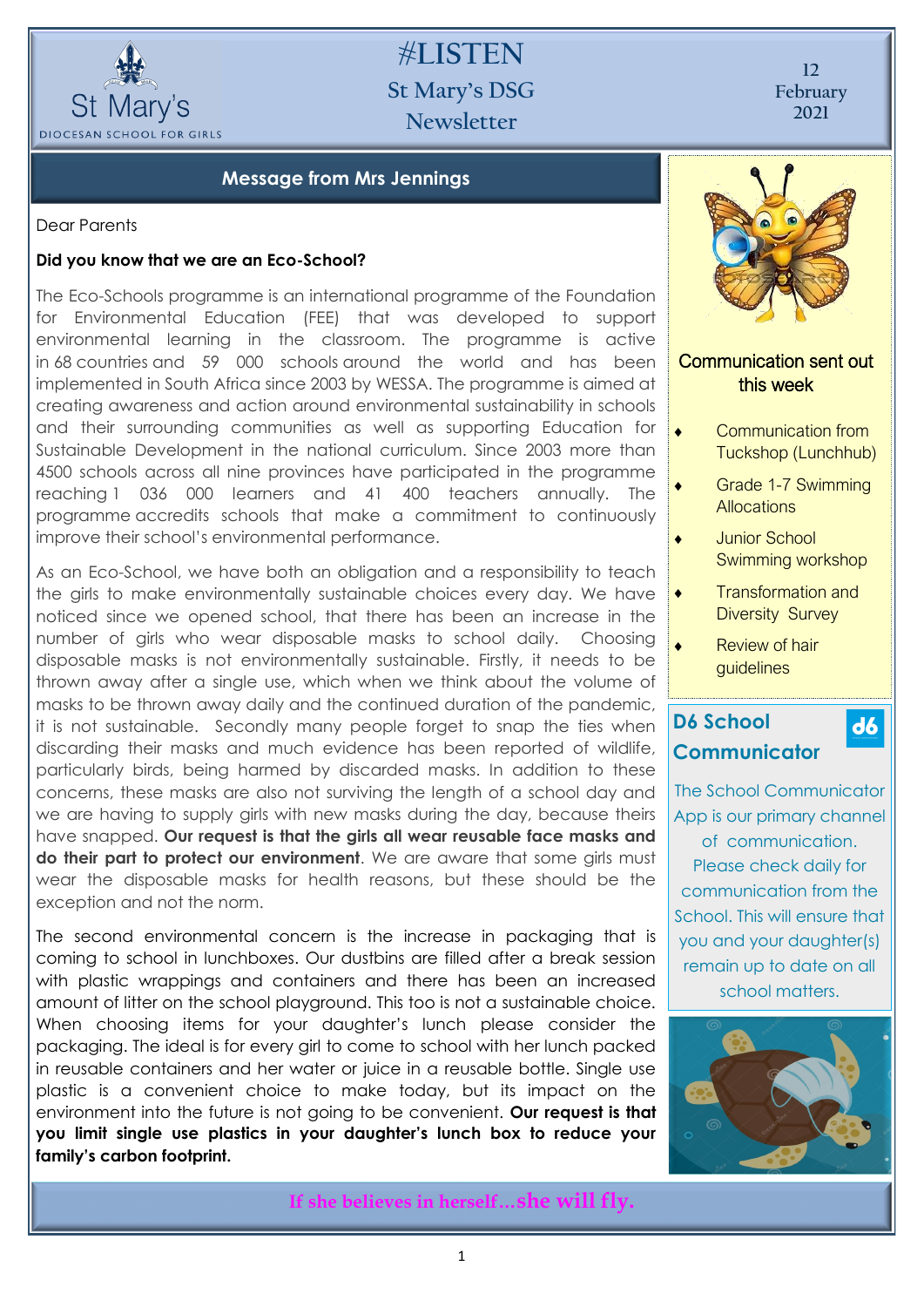

**#LISTEN St Mary's DSG Newsletter**

**12 February 2021**

## **Junior School News**

## **The afternoon programme and Aftercare**

It has been wonderful to see such a positive response to the extramural programme offered at school since Monday. There has been much excitement and the response shows how important this aspect of school life is for the girls' overall well-being. **The decision has been taken to extend the summer season of sport to Friday, 19 March**, to give these sporting and cultural activities a full 6 weeks before we change to the second season.

The Aftercare team have requested that the following two reminders are shared with the community:

- Firstly, when the girls finish a sporting or cultural activity they need to pack up, sometimes change after the activity (like swimming) and they are, therefore, unable to get from their activity to the Junior School immediately as the session ends. Please allow 10-15min after the session finishes before collecting your daughter from school, especially if you are pressed for time, to allow the staff to get her back to the Junior School.
- Secondly, a reminder that Aftercare closes at 17:30. If you are going to be late to fetch your daughter, please let the school office know before 17:00 so that the Aftercare team knows what to expect and they can reassure your daughter and she does not get unnecessarily anxious. The girls do not like being the last to be fetched.

#### Dear Parents

As we approach the season of Lent, I am excited to share with you the "Lent knitting project and "mask it up" campaign. Each girl, parent, aunt, uncle, grandparent or friend is asked to knit or crochet blankets – the size doesn't matter; a knee blanket is as welcome as big blankets. With the Coronavirus pandemic being part of our "new normal", we have added masks as an item to be donated during Lent. The blankets and masks will be donated to school approved organisations.



What do you do if you cannot knit? This year we are asking families who cannot knit or  $\begin{array}{|c|} \hline \textbf{C} & \textbf{H} \end{array}$ crochet to buy a blanket and donate it as part of the lent drive. When you have

completed your knitting/crochet work, put it in a bag, write the date on the bag and send it to school. As from Wednesday, 17 February, there will be big containers from the different houses on the lawn in front of the office. All blankets and masks must be in by 14 May 2021.

The Lent drive will be an Inter House competition. Girls, your house needs you to bring a blanket or a mask or even both items. Points towards the House trophy at the end of the year are up for grabs. The House which collects the most blankets and masks will receive 100 points!!! Grab a needle or sewing

Mrs N Zwane – Junior School Outreach Representative

machine and get going… what are you waiting for?

#### **Tuckshop**

Please find all information concernin*g* the new Tuckshop operations, menus and pre-order system on the D6 Communicator, saved under 'Resources' 'Tuckshop'. **Girls may not visit the Tuckshop.**  The Tuckshop can be contacted via WhatsApp or email: **072 141 1004 or [info@lesengkeng.co.za](mailto:info@lesengkeng.co.za)**

**If she believes in herself…she will fly.**